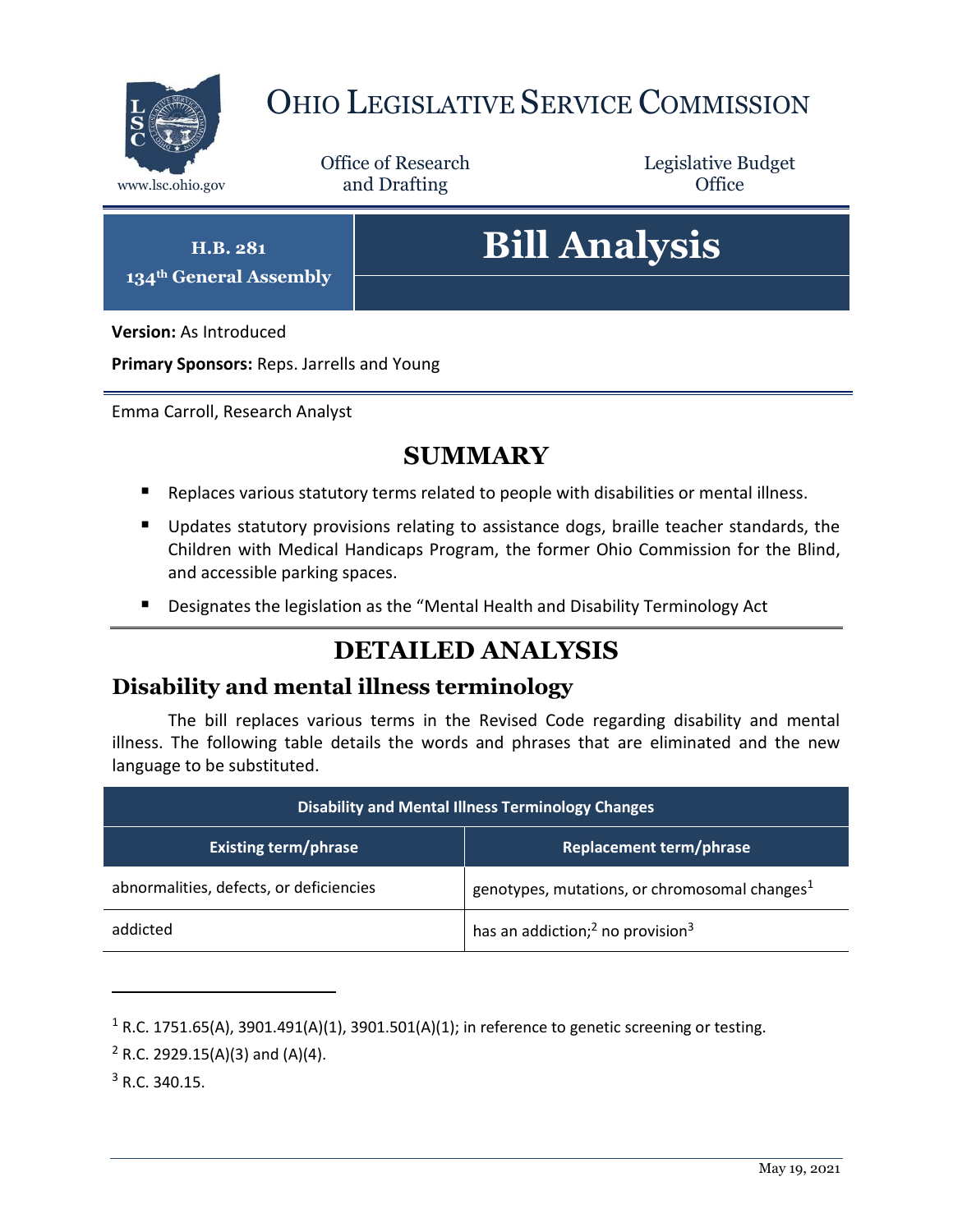| <b>Disability and Mental Illness Terminology Changes</b>                |                                                                                      |
|-------------------------------------------------------------------------|--------------------------------------------------------------------------------------|
| <b>Existing term/phrase</b>                                             | <b>Replacement term/phrase</b>                                                       |
| adjudicated as a mental defective                                       | no provision; <sup>4</sup> under adjudication of mental<br>incompetence <sup>5</sup> |
| alcoholic                                                               | person with alcoholism <sup>6</sup>                                                  |
| alcoholic and narcotic addicted offenders                               | offenders with alcoholism and narcotic addictions <sup>7</sup>                       |
| the blind                                                               | individuals/persons who are blind <sup>8</sup>                                       |
| cognitively impaired residents                                          | residents with cognitive impairments <sup>9</sup>                                    |
| the communicatively impaired                                            | persons with communicative impairments <sup>10</sup>                                 |
| community mental retardation and<br>developmental disabilities programs | community developmental disabilities programs <sup>11</sup>                          |
| confined to a wheelchair                                                | using a wheelchair <sup>12</sup>                                                     |
| criminally insane                                                       | no provision <sup>13</sup>                                                           |
| crippled child/children                                                 | child with a disability/children with disabilities <sup>14</sup>                     |
| deaf and dumb                                                           | deaf <sup>15</sup>                                                                   |

 $4$  R.C. 2923.125(D)(1)(h)(i), 2923.1213(B)(1)(b), and 2923.13(A)(5).

- $5 R.C. 2923.128(B)(1)(f).$
- $6$  R.C. 2923.13(A)(4), 2935.33, 2945.25(H), 4112.02(N)(2)(e), 4507.08(D)(1), 5119.01, and 5119.61(A).
- <sup>7</sup> R.C. 5149.30.

- <sup>8</sup> R.C. 5.226, 3304.31, 3506.19, and 3707.20.
- $9$  R.C. 3721.30(A)(1)(d) and (B)(4).
- <sup>10</sup> R.C. 4905.79, 5733.56(A)(1) and (B), and 5733.98(A).
- <sup>11</sup> R.C. 5709.45(H)(1).
- $12$  R.C. 4766.01(D).
- $13$  R.C. 145.012(B).
- <sup>14</sup> R.C. 3313.55, 4551.05, and 5153.16(A)(6).
- <sup>15</sup> R.C. 1743.05**.**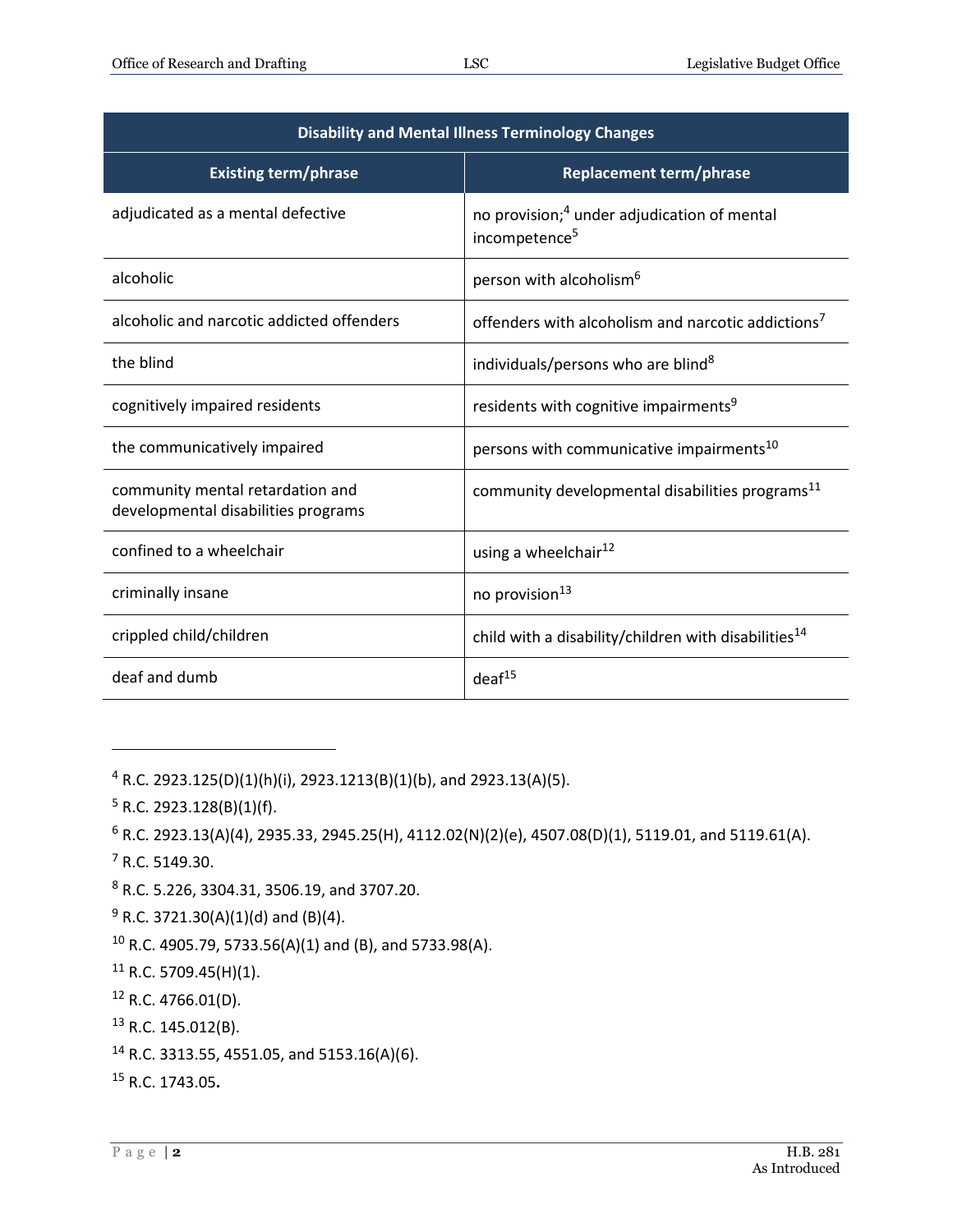| <b>Disability and Mental Illness Terminology Changes</b>                  |                                                                               |
|---------------------------------------------------------------------------|-------------------------------------------------------------------------------|
| <b>Existing term/phrase</b>                                               | <b>Replacement term/phrase</b>                                                |
| the deaf or hearing impaired                                              | persons who are deaf or hearing impaired <sup>16</sup>                        |
| defect                                                                    | disability; <sup>17</sup> impairment <sup>18</sup>                            |
| Department of Mental Retardation and<br><b>Developmental Disabilities</b> | Department of Developmental Disabilities <sup>19</sup>                        |
| derangement                                                               | lacks the relevant mental capacity <sup>20</sup> or mental<br>illness $^{21}$ |
| disability parking space                                                  | accessible parking space <sup>22</sup>                                        |
| disabled-accessible voting machine                                        | accessible voting machine <sup>23</sup>                                       |
| disabled person/disabled persons                                          | person with a disability/persons with disabilities <sup>24</sup>              |
| disabled tenant                                                           | tenant with a disability <sup>25</sup>                                        |
| drug addicted                                                             | having a drug addiction <sup>26</sup>                                         |
| drug dependent person/drug dependent persons                              | person with a drug dependency/persons with drug<br>dependencies <sup>27</sup> |

 $16$  R.C. 3701.507(A)(12) and (A)(16).

<sup>17</sup> R.C. 2151.414(E)(8), 2903.341(B), and 2919.22(A).

<sup>18</sup> R.C. 5120.44.

 $\overline{a}$ 

<sup>19</sup> R.C. 5126.38(B).

 $20$  R.C. 1.02(C).

<sup>21</sup> R.C. 5924.115(A).

<sup>22</sup> R.C. 4521.01(E), 4521.02(A), and 4521.10(A)(1) and (G).

<sup>23</sup> R.C. 3505.23.

<sup>24</sup> R.C. 4508.01(B), 4508.03(B) and (C), and 4508.04(A).

<sup>25</sup> R.C. 4112.02.

<sup>26</sup> R.C. 2929.15(A)(3).

<sup>27</sup> R.C. 2921.22(G)(5), 2923.13(A)(4), 2925.01(B), 2925.02(A), 2945.25(H), 3719.011, 3719.61, 3719.70(B)(1), and 5119.61(A).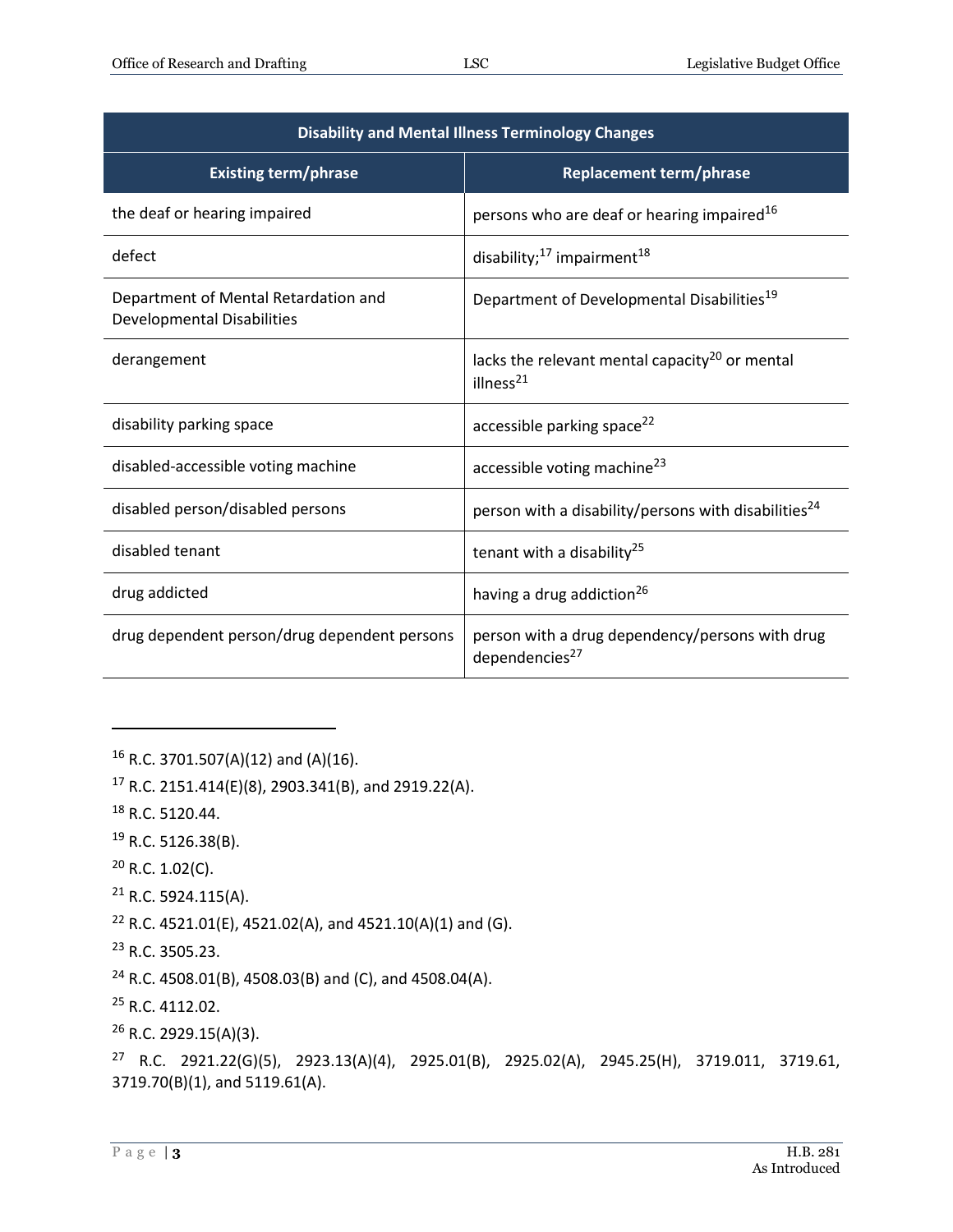| <b>Disability and Mental Illness Terminology Changes</b> |                                                                                               |
|----------------------------------------------------------|-----------------------------------------------------------------------------------------------|
| <b>Existing term/phrase</b>                              | <b>Replacement term/phrase</b>                                                                |
| elderly and handicapped consumers                        | consumers who are elderly and who have<br>disabilities $^{28}$                                |
| elderly and handicapped low-income persons               | low-income persons who are elderly and who have<br>disabilities <sup>29</sup>                 |
| frail and handicapped older adults                       | adults who are frail or who have disabilities <sup>30</sup>                                   |
| functionally impaired person/older adults                | person with a functional impairment/older adults<br>with functional impairments <sup>31</sup> |
| handicap/handicaps                                       | disability/disabilities; <sup>32</sup> impairment; <sup>33</sup><br>impediment(s) $34$        |
| handicap/handicapped accessibility                       | accessibility for persons with disabilities <sup>35</sup>                                     |
| handicapped                                              | disabled; $36$ disability $37$                                                                |
| the handicapped                                          | persons with disabilities <sup>38</sup>                                                       |
| handicapped children                                     | children with disabilities <sup>39</sup>                                                      |

<sup>28</sup> R.C. 4933.122(C).

 $\overline{a}$ 

 $29$  R.C. 122.69(B)(1)(a) and (d).

<sup>30</sup> R.C. 173.11(C).

<sup>31</sup> R.C. 173.12(B), 2903.10, 2903.13(C)(2), and 2903.16.

<sup>32</sup> R.C. 9.03(C)(1)(c), 901.73(C)(1), 1751.14(A)(2)(a), 2901.30(A)(1), 3701.65(C)(6), 3923.24(A)(2)(a) and (C), 3923.241(A)(2)(a), 5107.26(C)(1), 5153.163(C), and 5515.08(B)(2).

<sup>33</sup> R.C. 4121.61(B) and 4123.57(B).

<sup>34</sup> R.C. 4115.33(A)(4), 4123.343(A), 5531.12(A), and 5537.03.

<sup>35</sup> R.C. 3501.18, 3506.12(A), and 4105.13.

<sup>36</sup> R.C. 959.07(A)(6), 3501.29(F), 5101.60(C), and 5501.07(B).

<sup>37</sup> R.C. 3999.16, 4766.01(D), 5104.015(V), 5104.017(V), 5104.018(R), and 5104.019(L).

<sup>38</sup> R.C. 3335.51 and 5501.05.

<sup>39</sup> R.C. 5153.16(A)(8).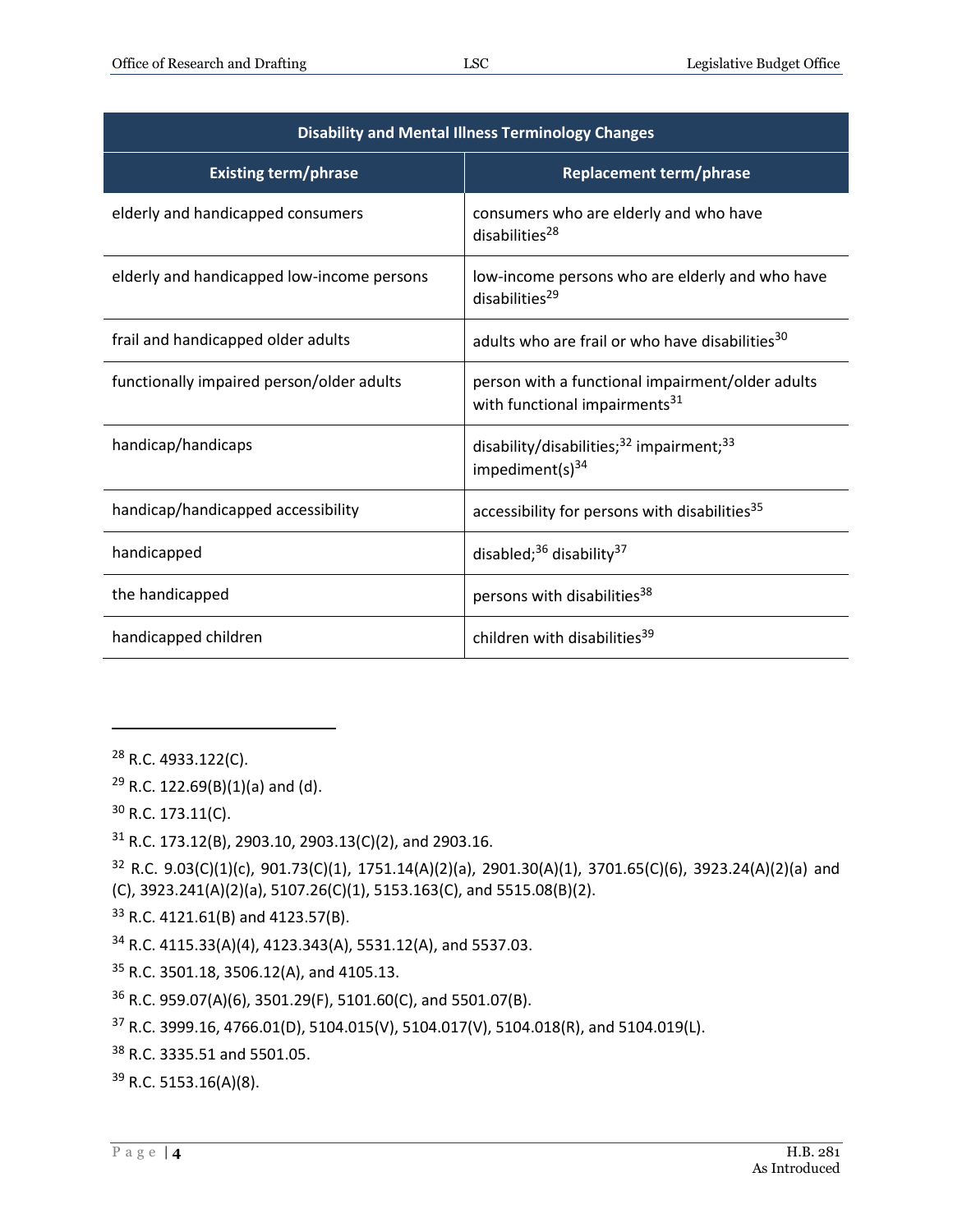| <b>Disability and Mental Illness Terminology Changes</b> |                                                                                                                                                                                              |
|----------------------------------------------------------|----------------------------------------------------------------------------------------------------------------------------------------------------------------------------------------------|
| <b>Existing term/phrase</b>                              | <b>Replacement term/phrase</b>                                                                                                                                                               |
| handicapped, disabled, or elderly<br>persons/citizens    | persons/citizens who are elderly or who have<br>disabilities <sup>40</sup>                                                                                                                   |
| handicapped elector/employee                             | elector/employee with a disability $41$                                                                                                                                                      |
| handicapped individuals                                  | individuals with disabilities <sup>42</sup>                                                                                                                                                  |
| handicapped license plates                               | accessible license plates <sup>43</sup>                                                                                                                                                      |
| handicapped parking                                      | accessible parking <sup>44</sup>                                                                                                                                                             |
| handicapped person(s)                                    | person with a disability; <sup>45</sup> persons with disabilities; <sup>46</sup><br>persons with mobility disabilities; <sup>47</sup> persons with<br>other print disabilities <sup>48</sup> |
| handicapping condition                                   | disabling condition; <sup>49</sup> disability <sup>50</sup>                                                                                                                                  |
| the indigent sick and disabled                           | indigent persons who are sick or have disabilities <sup>51</sup>                                                                                                                             |
| lunatics                                                 | incompetent individuals <sup>52</sup>                                                                                                                                                        |

 $\overline{a}$ 

<sup>45</sup> R.C. 4503.04(P)(2), 4511.01(EEE), 4511.69(K)(1), 5153.01(B)(3), and 5153.163(D).

<sup>46</sup> R.C. 140.01(E), 3335.50, 3335.51, 3335.55, 3375.82(E), 3501.29(B)(1)(a), 3503.12, 3781.19, 3999.16, 4503.04(F), 4503.042(E), 4517.01(FF)(1)(b), 4517.12(A)(4), and 5733.04(I)(9).

- <sup>47</sup> R.C. 3501.29(B)(1)(b).
- <sup>48</sup> R.C. 3353.01(G).
- <sup>49</sup> R.C. 4511.69(K)(1).
- <sup>50</sup> R.C. 3701.046(A).
- <sup>51</sup> R.C. 339.11.
- <sup>52</sup> R.C. 4961.08.

<sup>40</sup> R.C. 306.551 and 3501.29(D)(2).

<sup>41</sup> R.C. 3501.29 and 4123.343.

 $42$  R.C. 4123.58(F).

<sup>43</sup> R.C. 4511.69.

<sup>44</sup> R.C. 737.051(B)(2) and 737.161(B)(2).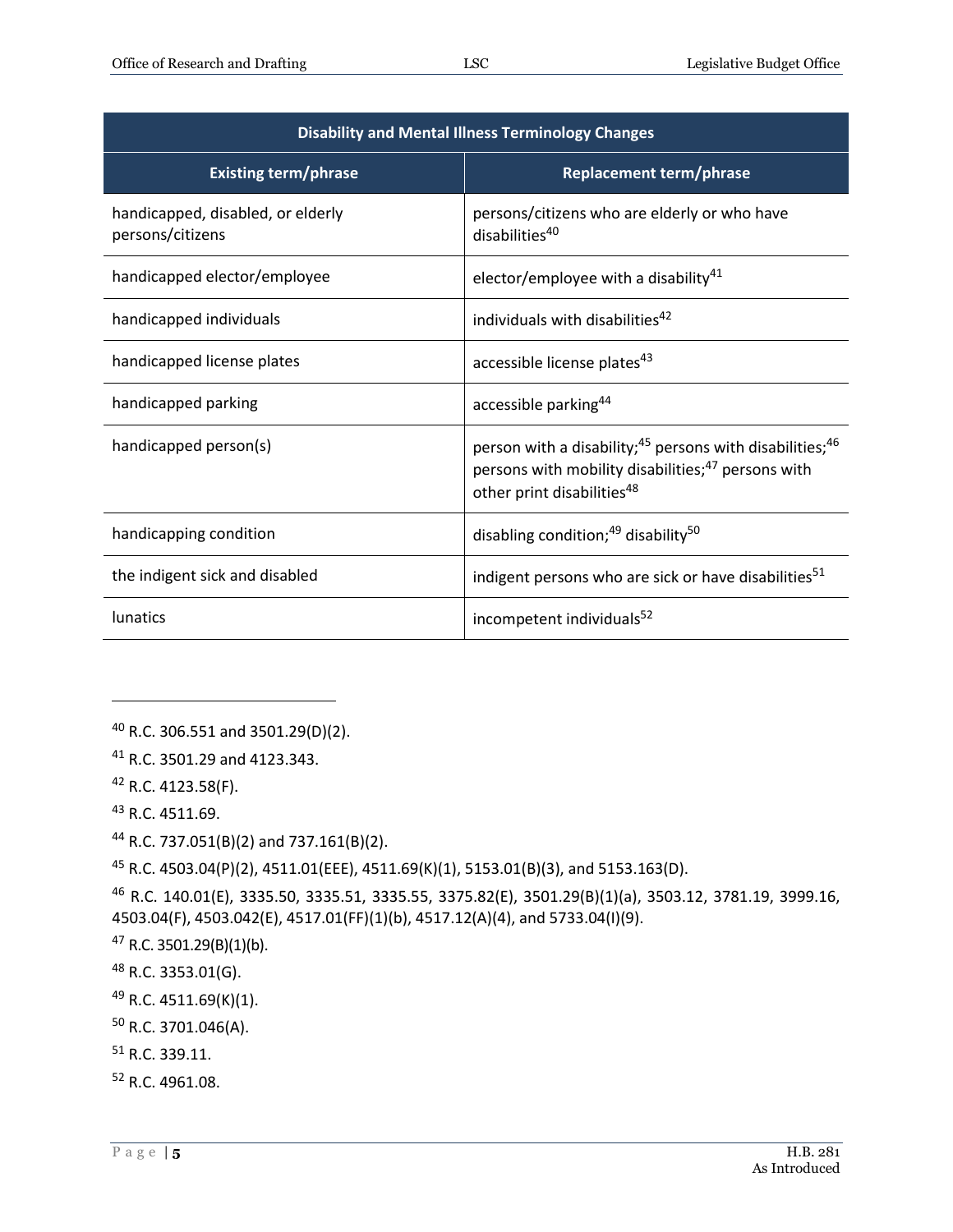| <b>Disability and Mental Illness Terminology Changes</b>                                                                        |                                                                                         |
|---------------------------------------------------------------------------------------------------------------------------------|-----------------------------------------------------------------------------------------|
| <b>Existing term/phrase</b>                                                                                                     | <b>Replacement term/phrase</b>                                                          |
| the mentally ill                                                                                                                | persons with mental illnesses <sup>53</sup>                                             |
| be mentally ill/is mentally ill                                                                                                 | have a mental illness/has a mental illness <sup>54</sup>                                |
| mentally ill or deficient person                                                                                                | person with a mental illness or mental impairment <sup>55</sup>                         |
| mentally or physically handicapped child                                                                                        | child with a mental or physical disability; <sup>56</sup> no<br>provision <sup>57</sup> |
| mentally ill person/mentally ill persons                                                                                        | person with a mental illness/persons with mental<br>illnesses <sup>58</sup>             |
| mental retardation/mentally retarded                                                                                            | intellectual disability/intellectually disabled <sup>59</sup>                           |
| mobility impaired person                                                                                                        | person with a mobility impairment <sup>60</sup>                                         |
| person unable to manage the person's property<br>because of mental illness or deficiency, habitual<br>drunkard, confined person | incompetent adult <sup>61</sup>                                                         |

<sup>53</sup> R.C. 145.012(B), 145.298(A)(2), 305.07(A), 325.07, 1713.41, 2919.23(A)(3), 3313.65(A)(1)(d), 3707.20, 5119.311, 5121.56, 5122.28, 5747.03(A)(1), and 5905.02.

<sup>54</sup> R.C. 5119.33(A), 5119.331, 5119.40(C), and 5120.17(C)(1).

<sup>55</sup> R.C. 2127.43.

 $\overline{a}$ 

<sup>56</sup> R.C. 2903.15(A), 2919.21(A)(2) and (E), 2919.22(A) and (B), 2919.23(A)(1), 2945.42, 3113.06, and 3113.08.

<sup>57</sup> R.C. 2931.02(C) and (D).

58 R.C. 340.011(A), 340.04, 2101.16(A)(75) and (B)(3), 2101.17(A) and (C), 2151.23(A)(4), 2923.125(D)(1)(i), 2923.1213(B)(1)(b), 2923.13(A)(5), 2945.37(A)(7) and (F), 2945.38(B)(2) and (G), 2945.39(A)(2)(b), 2945.40, 2945.401, 2949.29(D), 2967.22, 3702.55(D), 3781.112(A)(4), 3791.031(A)(2), 5119.10(C), 5119.14(A) and (B)(2), 5119.311, 5119.33, 5119.333, 5119.34(B)(2)(a), 5119.40, 5119.50, 5120.051, 5120.17, 5122.01(B), 5122.03(B), 5122.05(C)(3), 5122.10, 5122.11, 5122.111, 5122.13, 5122.141, 5122.15, 5122.19, 5122.21(B), 5122.27(F)(7), 5122.271(A), 5122.30, 5122.311(A), 5122.39, 5122.43(A), 5139.54(A)(3), 5164.15(A)(2), 5165.03(A)(3) and (B)(1), 5305.22, 5321.01(C)(9)(b)(i), 5747.03(A)(2)(b), 5907.06, 5907.09, 5924.503(B)(2), 5924.504(A)(2)(b), and 5924.506.

<sup>59</sup> R.C. 5119.70.

 $^{60}$  R.C. 935.03(B)(12), 955.011(B), 955.43, 1533.12(B)(4), and 2921.321.

 $61$  R.C. 2127.05; consistent with definition of "incompetent" in R.C. 2111.01, not in the bill.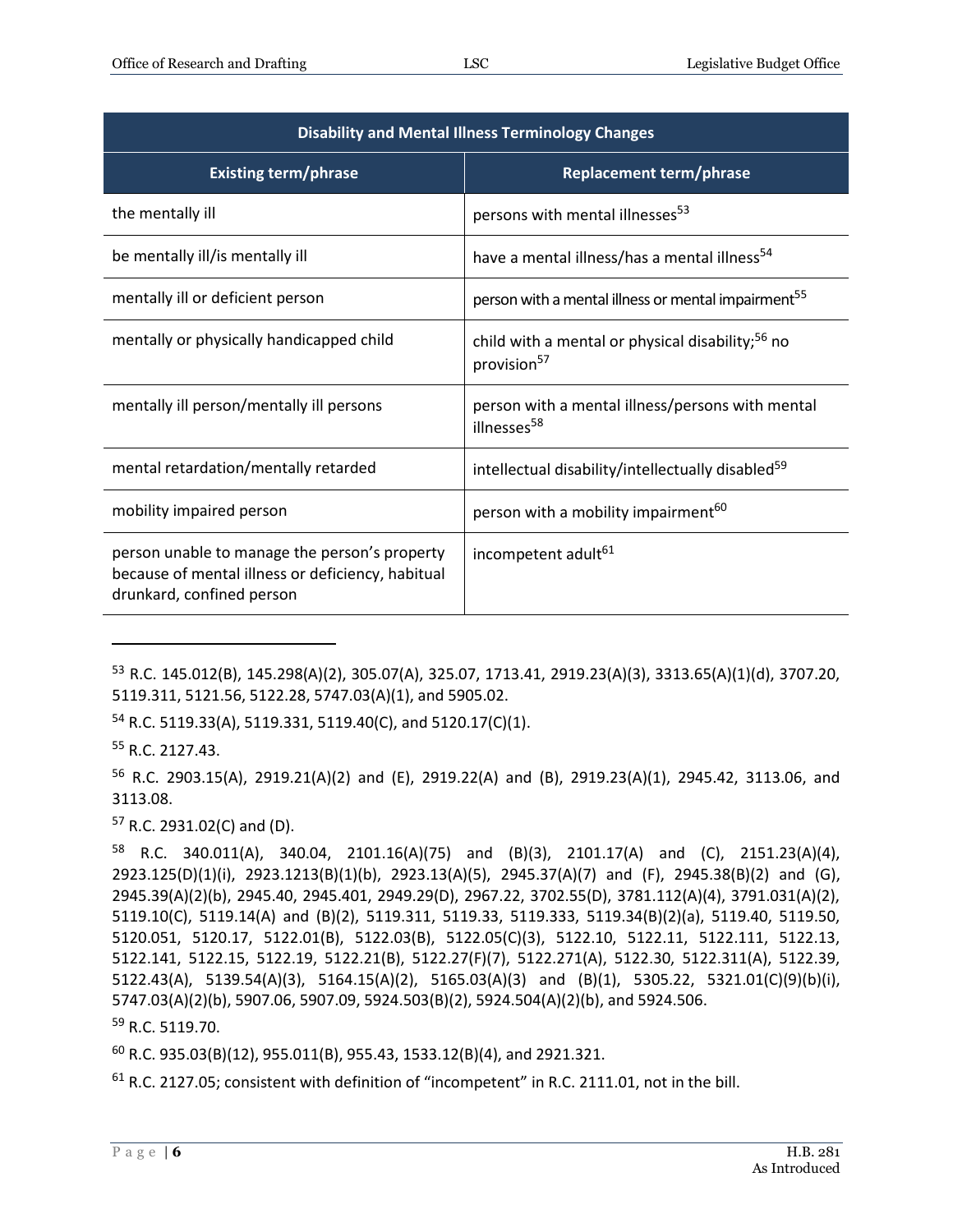| <b>Disability and Mental Illness Terminology Changes</b>        |                                                                                                  |
|-----------------------------------------------------------------|--------------------------------------------------------------------------------------------------|
| <b>Existing term/phrase</b>                                     | <b>Replacement term/phrase</b>                                                                   |
| physically impaired but mentally alert<br>individual/resident   | individual/resident who is physically impaired but<br>mentally alert <sup>62</sup>               |
| physical or mental deficiency/deficiencies                      | physical or mental disability/disabilities <sup>63</sup>                                         |
| physiological defect or deficiency                              | physiological impairment <sup>64</sup>                                                           |
| productive usefulness/social and economic<br>usefulness         | social and economic participation <sup>65</sup>                                                  |
| severely mentally disabled children, adolescents,<br>and adults | persons with severe mental disabilities <sup>66</sup>                                            |
| severely mentally disabled persons                              | persons with severe mental disabilities <sup>67</sup>                                            |
| the sick and disabled of the township/municipal<br>corporation  | persons of the township/municipal corporation who<br>are sick or have disabilities <sup>68</sup> |
| special equipment for persons with disabilities                 | accessible equipment for persons with disabilities <sup>69</sup>                                 |
| special license plates                                          | accessible license plates <sup>70</sup>                                                          |
| special needs                                                   | needs <sup>71</sup>                                                                              |
| special parking locations                                       | accessible parking locations <sup>72</sup>                                                       |

 $62$  R.C. 3721.011(B)(2)(c), 5119.34(D)(3), and 5123.651(C)(3).

 $63$  R.C. 4111.06 and 4141.01(B)(3)(h)(iii).

<sup>64</sup> R.C. 955.011(B)(1).

 $\overline{a}$ 

<sup>65</sup> R.C. 3335.50, 3335.51, and 3335.55.

<sup>66</sup> R.C. 340.011(A)(5).

<sup>67</sup> R.C. 340.03(A)(11), 5119.21(A)(3), 5119.42, and 5119.60(C) and (D).

<sup>68</sup> R.C. 513.05 and 749.02.

 $69$  R.C. 4503.44(A)(2) and (B).

<sup>70</sup> R.C. 4503.44 and 4511.69.

<sup>71</sup> R.C. 5104.015(V), 5104.017(V), 5104.018(R), and 5104.019(L).

 $72$  R.C. 3501.29(B)(1)(b), 3781.111(C) and (E), 4503.44(G), and 4511.69.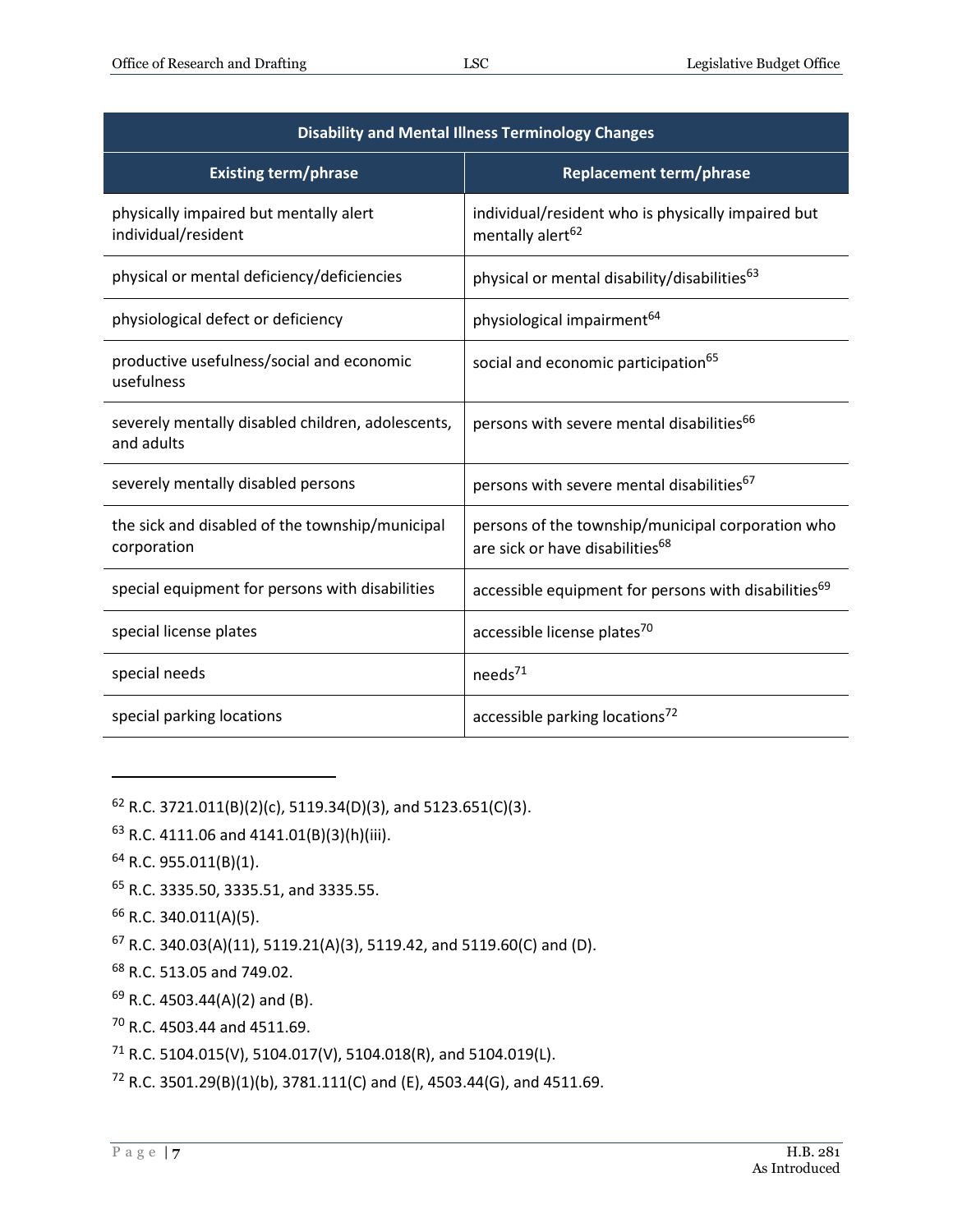| <b>Disability and Mental Illness Terminology Changes</b>        |                                                                                      |
|-----------------------------------------------------------------|--------------------------------------------------------------------------------------|
| <b>Existing term/phrase</b>                                     | <b>Replacement term/phrase</b>                                                       |
| suffers from/suffering/suffered from [a]<br>disease/disability] | has/having; <sup>73</sup> with; <sup>74</sup> experiences/experiencing <sup>75</sup> |

#### **Outdated provisions**

In addition to the above changes, the bill also updates statutory provisions relating to assistance dogs, braille teacher standards, the Children with Medical Handicaps Program, the former Ohio Commission for the Blind, and accessible parking spaces. These changes are described in more detail below.

#### **Assistance animals**

The bill eliminates references to "Ohio Guide Dog Permanent Registrations" and "Ohio Hearing Dog Permanent Registrations" that were issued prior to 1984 and references to "Ohio Handicap Assistance Dog Permanent Registrations" that were issued between 1984 and 2004.<sup>76</sup>

#### **Braille teachers**

Ohio law currently requires that standards for braille teachers be consistent with standards adopted for teachers by the National Library Service for the Blind and Physically Handicapped of the Library of Congress. The bill updates the name of the organization to the contemporary name National Library Service for the Blind and Print Disabled of the Library of Congress (NLS). Additionally, the NLS no longer issues standards for braille teachers, and the bill corrects this so that braille teacher standards in Ohio are created in reference to those adopted by the NLS for braille transcribers.<sup>77</sup>

<sup>73</sup> R.C. 901.73(C)(1), 918.05, 959.99(E)(7), 2305.42(A), 2305.43, 2746.02(E), 2907.27(A) and (C), 2929.20(N), 3313.71, 3313.74, 3335.41, 3335.42, 3701.243(C)(4), 3701.79(A)(5), 3701.81(A) and (B), 3707.06(A), 3707.22, 3707.29, 3707.30, 3719.061(B), 4123.68(B), 4123.71, 4173.02(A)(1), 4501.21(B), 4506.07(A)(3), 4507.06(A)(1)(c), 4507.08(D)(3), 4508.01(B), 4747.12(A)(10), and 5101.56(B)(1) and (C)(2)(a).

 $74$  R.C. 5122.36.

<sup>&</sup>lt;sup>75</sup> R.C. 2101.24(A)(1)(ee), 2935.33, 4123.70, 4741.221(A)(1), 5119.90(K) and (L), 5119.91, 5119.92(A), and 5119.93(A) and (B).

<sup>76</sup> R.C. 955.011.

 $77$  R.C. 3319.232; National Library Service for the Blind and Print Disabled of the Library of Congress, *Braille Transcription and Proofreading Services,* available [here;](https://www.loc.gov/nls/about/services/braille-transcription-proofreading-courses/) National Federation of the Blind, *Braille Certification*, available [here.](https://www.nfb.org/programs-services/braille-certification)